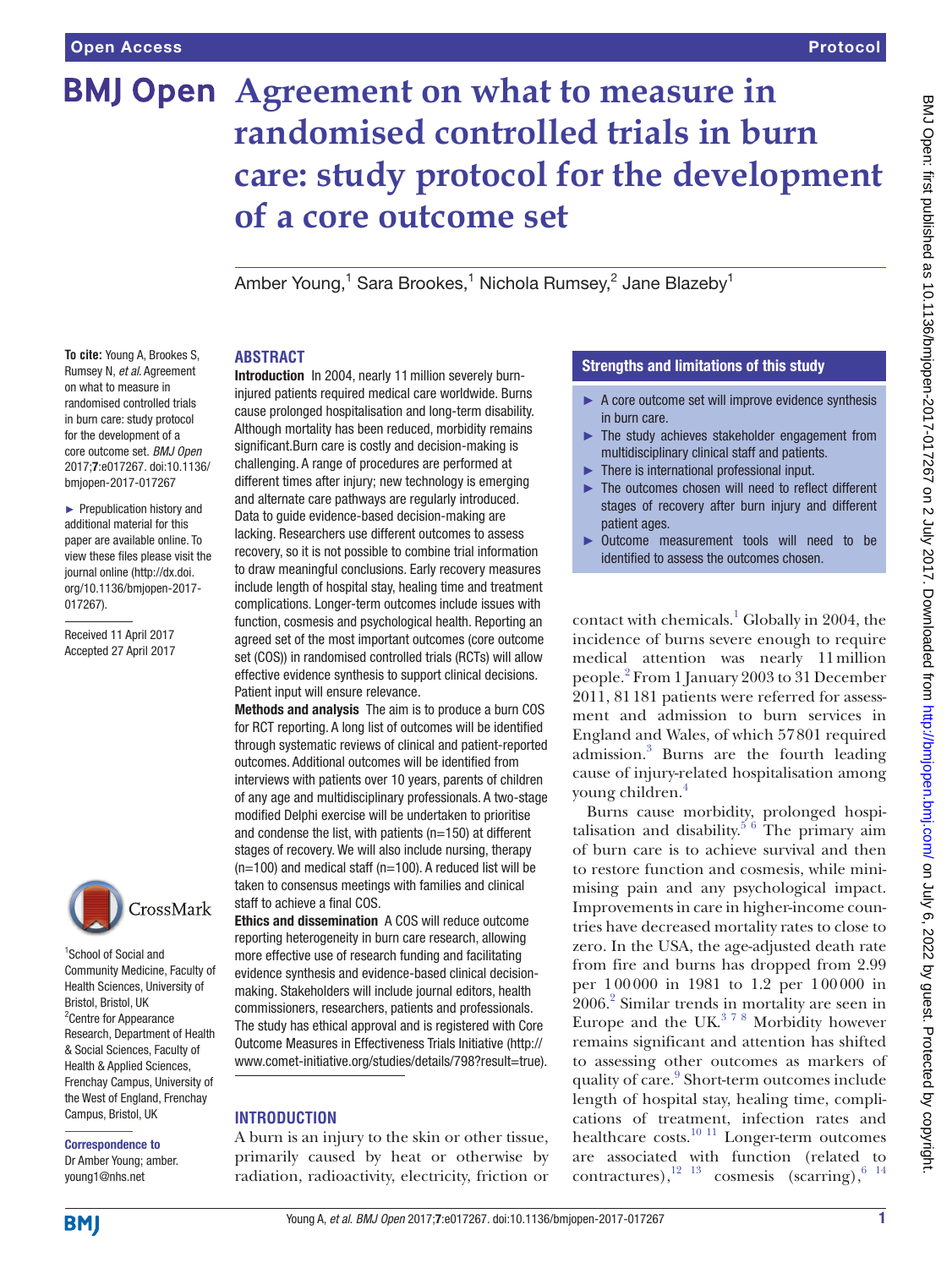health-related quality of life,<sup>[15 16](#page-6-9)</sup> pain, itch and psycholog-ical health.<sup>[17–19](#page-6-10)</sup> Injuries also affect families in terms of the social reintegration of the patient and managing absence from schooling or work. Most studies evaluating burn care focus on clinician-led short-term outcomes. While useful, it is important to consider longer-term, patient-centred outcomes. Outcome importance may also be affected by time after injury and patient age.

The diversity in treatment options make decision-making in burn care challenging. Burn care is also costly.<sup>[11 20 21](#page-6-11)</sup> New treatment technologies regularly evolve offering the possibility of alternative care pathways with procedures performed at different times after injury. An evidence base is needed on which to base clinical decisions for the individual or treatment for patient groups as a whole. One of the challenges with producing an evidence base and determining best care is establishing which outcomes should be used to inform clinical decisions. In burn care, this is hampered by the multiplicity of outcomes and time points used. It is also inhibited by a lack of agreement between professionals, limited patient involvement and varying national and international practice.<sup>22 23</sup> The lack of consensus and consistency in outcome choice makes it difficult to compare and combine study results<sup>[12 22 24](#page-6-7)</sup> with an increased risk of outcome reporting bias.<sup>6 25–30</sup> A published literature search including 50 studies (1966– 2003) on short-term and long-term functional outcomes was unable to summarise current knowledge due to the variety of outcomes assessed.<sup>12</sup> A Cochrane review of 30 randomised controlled trials (RCTs) concluded that it was impossible to draw firm conclusions about the effectiveness of burn dressings, as the studies summarised evaluated a variety of clinical end points. $24$  A systematic review on scarring identified 48 articles published since 1965. Most had methodological limitations including a lack of standardised outcome measures, which was a major barrier to the authors drawing conclusions.<sup>6</sup> Over the last 5years, nine Cochrane reviews have had direct relevance to the management of patients with burns; five analysed less than six  $\overline{RCTs}$ .<sup>24 31–38</sup> None of the reviews</sup> could draw firm conclusions about the topic studied due to varying study design, poor reporting and risk of bias.

There have been few previous attempts to agree outcome measures for burn care. Authors in 2008 outlined seven core domains of outcome assessment.<sup>[22](#page-6-12)</sup> While an important contribution to the evidence, expert opinion was from one clinical team, with no input from patients. The British Burn Association (BBA) produced 'Outcome Measures for Adult and Paediatric Burn Services' in 2013. This aimed to provide a toolkit for service internal audit and performance comparison rather than clinical trial reporting.<sup>39</sup> Neither were designed, or have been adopted or used for research reporting and there is still a lack of agreement within the burns community about the measures chosen. There remains the need for consensus in burn outcome selection for RCT reporting.

One method to improve outcome reporting is to develop a core outcome set (COS), a minimum set of outcomes

that are scientifically agreed and reported in all studies of a particular condition. The outcomes chosen must be measurable and relevant. Involving patients and other key stakeholders is key to achieving relevance. COS have improved outcome reporting in other healthcare trials. An observational review of 350 randomised trials for the treatment of rheumatoid arthritis identified through the Cochrane Library suggested that a higher percentage of researchers conducting trials in rheumatoid arthritis after the publication of the rheumatoid COS were reporting core outcomes.[40](#page-6-15) Another systematic literature search was undertaken to assess the uptake of COS domains in 123 articles from 99 RCTs in spondyloarthritis care. These included 48 'before trials' (trials prior to 2years after publication of the COS) and 51 'after trials' (published more than 2years after COS publication).<sup>41</sup> The authors found that 20% of the articles from the 'after' group and none from the 'before' group included all COS domains.

The aim of this study is to develop a COS for consistent reporting of outcomes in RCTs relating to burn care interventions. There is currently no available COS for burn patients ([http://www.cometinitiative.org/studies/](http://www.cometinitiative.org/studies/search/.) [search/\).](http://www.cometinitiative.org/studies/search/.) Determining a burn COS including early (clinical efficacy) and longer-term (clinical effectiveness, patient centred) outcomes would positively affect the ability to provide evidence for clinical decision-making and ultimately improve patient care. $42-47$ 

#### **Methods and analysis**

The study objectives are to:

- 1. Determine a comprehensive list of clinical and patient-reported outcomes;
- 2. Identify associated outcome measurement tools for future use in the development of a core measurement set;
- 3. Prioritise the outcomes from a patient and professional viewpoint;
- 4. Achieve consensus on a minimum set of relevant outcomes for burn RCT reporting (COS).

The study is a mixed-method design involving the use of qualitative and quantitative methodologies. A Delphi study, informed by literature reviews and qualitative interview data, and consensus meetings will be undertaken to achieve consensus on outcome importance.

There will be four phases:

- 1. Identification of an outcome long-list through: a. systematic literature reviews to identify clinical and patient-reported outcomes relevant to burn care;
	- b. semi-structured qualitative interviews to supplement the reviews.
- 2. Reduction of the long-list by grouping similar items together into domains to create questionnaire items;
- 3. Prioritisation of outcomes using Delphi methodology to achieve some consensus on stakeholders' views of importance;
- 4. consensus meetings with patients and professionals to agree on the final COS.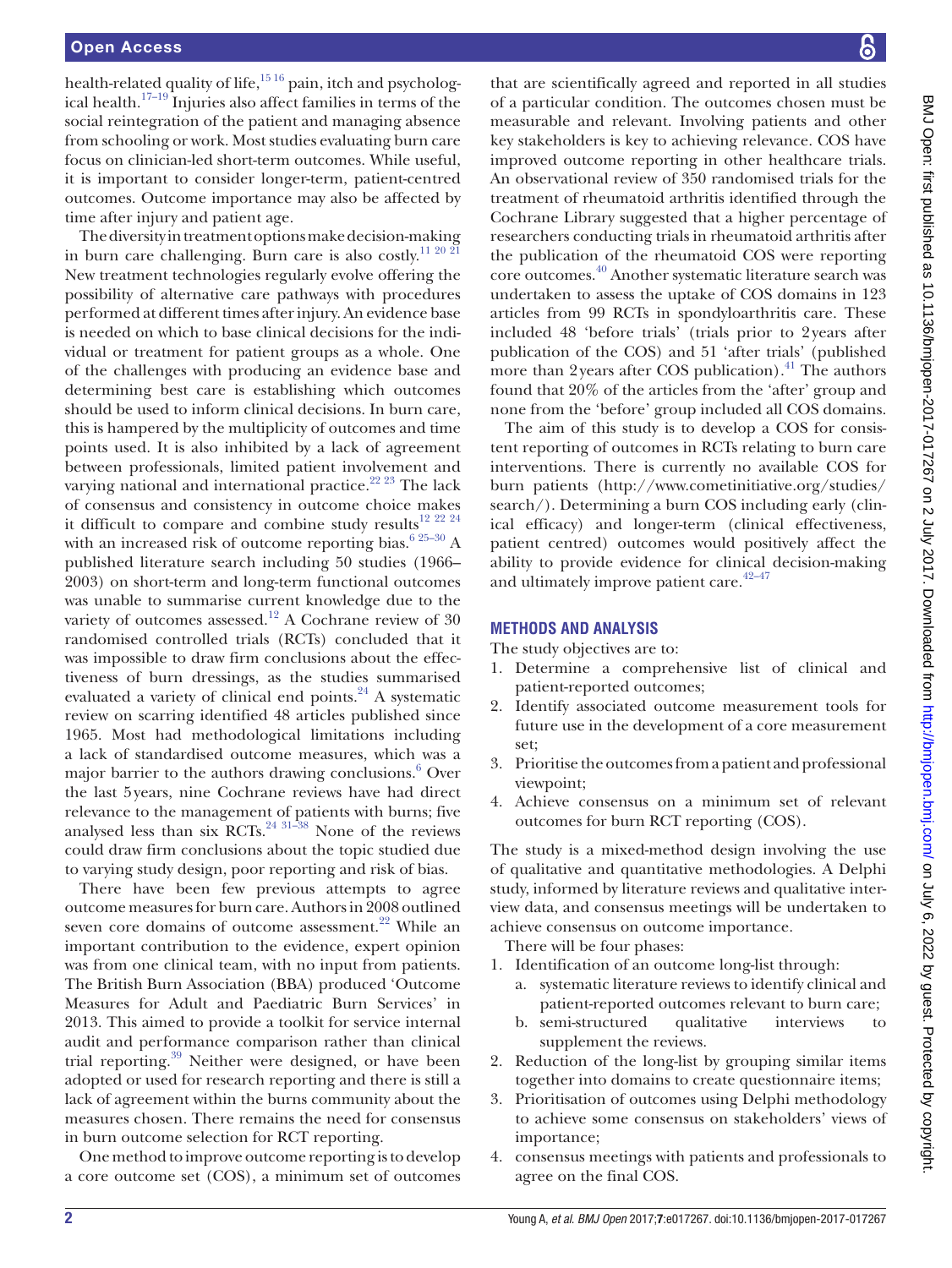# **Inclusion criteria**

Patients over the age of 10 years with a cutaneous burn of any size and type, parents of burned children of any age and any burn size and type from the UK and burn care professionals with 5years or more experience from international settings.

# **Exclusion criteria**

Children of less than 10 years of age due to difficulties in younger children participating in interviews and independently undertaking a questionnaire survey. Those who lack the capacity to consent to qualitative interviews or questionnaires. Those who do not speak or read English.

# **Study setting**

Qualitative interview patients and Delphi survey participants will be recruited from four geographically separate National Health Service (NHS) burn services and burn support groups. Professionals from a variety of disciplines will be recruited through the BBA and European Burn Association (EBA) and the International Society for Burn Injuries.

# **Scope**

The burn COS will apply to RCTs evaluating therapeutic interventions for patients who have had cutaneous burn injuries. All therapeutic interventions directly impacting on burn care will be considered regardless of type, setting or mode of administration, including surgical and non-surgical care.

# **Steering group**

A steering group, including patients, parents, healthcare professionals, researchers, COS experts, journal editors and UK healthcare commissioners, has been formed to guide the development of the COS.

# **Phase 1: outcome long-list**

All recently reported outcomes and outcome measurement tools used in RCTs relevant to recovery after a cutaneous burn will be identified from systematic reviews of clinical and patient-reported outcomes and interviews with patients and professionals. The outcome measures will be kept for future development of a core measurement set, but not analysed further at this stage.

# **Systematic reviews**

A systematic review of RCTs evaluating surgical and non-surgical burn care for patients with cutaneous burns will be undertaken using the Cochrane Register, Ovid EMBASE, Web of Science and Ovid MEDLINE to identify clinical burn outcomes. A second review will update and deconstruct published systematic reviews on patient-reported outcomes after burns. $48-50$ The objectives of the clinical outcome systematic review will be to:

i. identify all short-term and long-term clinical outcomes reported in prospective RCTs relevant to burn care;

- ii. categorise the outcomes into outcome domains;
- iii. summarise heterogeneity in outcome reporting in included studies;
- iv. identify measurement tools used to assess the outcomes and record definitions.

Criteria for inclusion are published RCTs reporting clinical interventions for patients of any age who have had a cutaneous burn injury of any type, any size and at any time. The definition of intervention includes surgical and non-surgical burn care with any appropriate comparators. Clinical outcomes and outcome measurement tools are those relevant to the assessment of patients' recovery and long-term well-being. These will include short-term outcomes including adverse events and complications of surgical and non-surgical care, longer-term outcomes and mortality/survival outcomes at all reported time points.

The search will be limited to the last 5years, from 1 January 2012 to 31 December 2016. A 5-year time period has been chosen so that the outcomes extracted reflect use in recent randomised trials relating to modern burn care. It will be limited to RCTs (as the final COS will be used for RCT reporting), English language publications and studies involving human subjects only. Pilot studies will be included where the full trial has not yet been published. Conference abstracts will be excluded. Due to the exploratory nature of the review, no studies will be excluded by quality.

Searches will use transparent selection criteria. The controlled vocabulary of Medical Subject Headings, including subheadings, publication types and supplementary concepts, will be used. Free text (keywords) will also be applied, the term 'burn\*' (truncation), scald\* OR 'thermal adj injur\*' OR smoke adj inhalation (see [online supplementary appendix](https://dx.doi.org/10.1136/bmjopen-2017-017267) A for full details). Trials studying pure carbon monoxide poisoning or chemical ocular or caustic oesophageal burns will be excluded, as these are outside the scope of the review. RCTs where care for burned patients are a part of the trial population will only be included if it is possible to separate out the outcomes of interest to burn patients. Trials assessing quality of life will be included, if the outcomes are observer-reported and not patient-reported. The latter are part of a separate systematic review.

One reviewer will assess study abstracts and apply the inclusion and exclusion criteria and select studies. A second reviewer will independently assess 10%–20% of the abstracts and findings will be compared. The full text of papers meeting the inclusion criteria will be assessed in the same way. At each stage, reviewers will meet to ensure consistency of application of the inclusion criteria, with calculation of Cohen's kappa to indicate reliability. Outcomes and measures used to assess the outcomes will be extracted from full texts using a standardised proforma based on the Cochrane Collaboration good practice data collection form and tested and refined. Study details: author(s), year and journal of publication, country and number of centres, intervention(s)/comparators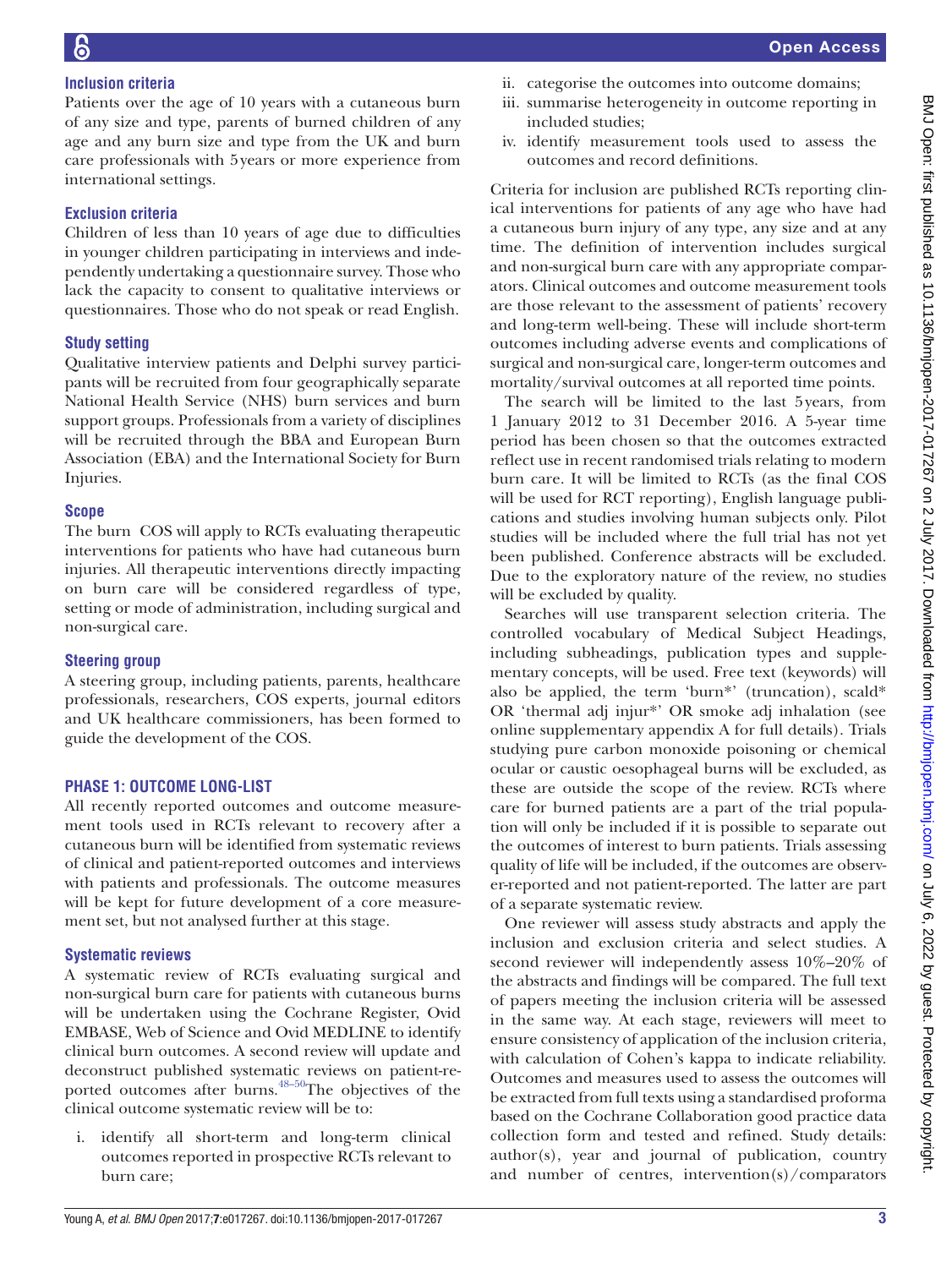under investigation, population (participant numbers, age, gender and burn size (area) and depth), reported outcomes, outcome definitions, outcome measures and time point of measurement after injury will be recorded.

There will be no synthesis of outcome data from the included RCTs (because of the expected heterogeneity of outcomes) and hence a critique of the overall methodological quality of the studies is not necessary. The intention of the review is to generate a comprehensive list of outcomes reported in recent RCTs researching modern burn care. Therefore, no studies will be excluded on the basis of quality.

The systematic review is registered on the Prospero database (Prospero ID CRD42017060908).

#### **Qualitative interviews**

Semi-structured interviews will be undertaken to identify outcomes to inform the long-list and supplement the literature reviews, with patients of more than 10 years of age, parents of children of any age, multidisciplinary staff and UK healthcare commissioners. The opinions of patients are important because it is patients and families that will experience the benefits and adverse effects of treatments.

Potential patient participants will initially be identified by four UK specialised burn services and associated burn support groups. Interviews will be conducted by one researcher only (AY) at a range of times after injury to capture different phases of recovery. Specifically, patients will be consulted within 6 months (early) and more than 2years after injury (late). No interview will be undertaken within 1month of injury or during an acute period of hospitalisation. Professional participants will include doctors of different background specialty, therapists, nurses and NHS commissioners identified through the BBA and EBA and International Society for Burn Injuries. The BBA has supported this project.

Interviews will be conducted face-to-face on a one-to-one basis to gather data on the importance of different outcomes after injury. Parents or carers will be invited to be present for interviews with children between the ages of 10 and 15 years of age if the children prefer this, although a focus on the experience and self-reports of the children themselves will be maintained whenever possible. Patients will be given no information about the clinical experience of the interviewer, so that the impact of the researcher's knowledge is minimised. The interviews will be recorded and transcribed verbatim. Field notes will also be taken. The interview topic guides will be informed by the data emerging from the systematic reviews. They will be developed and piloted with patient and professional representatives. Questions will be open and led by participants. Patients will also be encouraged to introduce and discuss topics that are most important to them. Discussion will focus on issues of particular salience to patients and professionals during both treatment for and recovery from a burn injury. All aspects of the patients' life will be covered, including but not limited to those affecting function, cosmesis and psychological

health. Recovery outcomes affected by healthcare treatment and issues affecting daily life at different time points after injury will be discussed. Consideration will be given to the non-inclusion of outcomes that are mentioned rarely or only once by participants in interviews.

## **Sample size**

Sample size will be determined by data saturation. $51$ Interviews will continue until no further new outcomes are obtained and diversity in the sample is achieved. In line with guidance from Braun and Clarke,  $52$  a diverse group of patients will be used to obtain rich and meaningful data. $52$  A sample of 30–40 patients is anticipated based on previous studies, but this will be increased if any new outcomes are discussed in the final interviews. Non-probabilistic purposive sampling will ensure maximum variation based on patient age, sex, ethnicity, burn severity (size and depth), aetiology, time after injury, management at different burn services and professional clinical experience and specialty. Ethnic and demographic diversity of the populations in the recruitment centres will be maximised.

#### **Data analysis**

A thematic analysis will be undertaken. Descriptive accounts will be written up relating to each batch of interviews. The data will be checked for validity and contextual accuracy. The transcribed interviews will be read through to get an overview of the collected data. Following a systematic approach to coding, a framework method of data management will be used to chart coded data.[53](#page-6-21) Transcripts will be reviewed line by line after each interview and words, phrases and passages related to important outcomes during recovery or burn care will be coded using NVivo software. Coding will be undertaken by one researcher with a second reviewer coding 10% of interviews to assess agreement. A number of quotes and assigned codes will be checked by two patient representatives. We will also ask these patients to read a percentage of uncoded transcripts and suggest codes or themes. Preliminary codes will be reviewed and the final analytical codes will be applied and grouped into themes. Data analysis will run in parallel with collection so that themes can be used to input in an iterative manner into subsequent interviews. The interviews will proceed until data saturation. Findings from qualitative interviews will be disseminated as soon as possible to clinicians and policy makers.

The interview outcome data will be combined with the outcomes from the literature reviews into a comprehensive long-list of potential outcomes.

#### **Phase 2: questionnaire design**

Outcome domains are defined as broad concepts that group individual outcomes together.<sup>43 54–56</sup> The long-list will be condensed by grouping similar outcomes into domains. Duplicated items will be removed. Clinical and patient-reported items will be included. Domains will be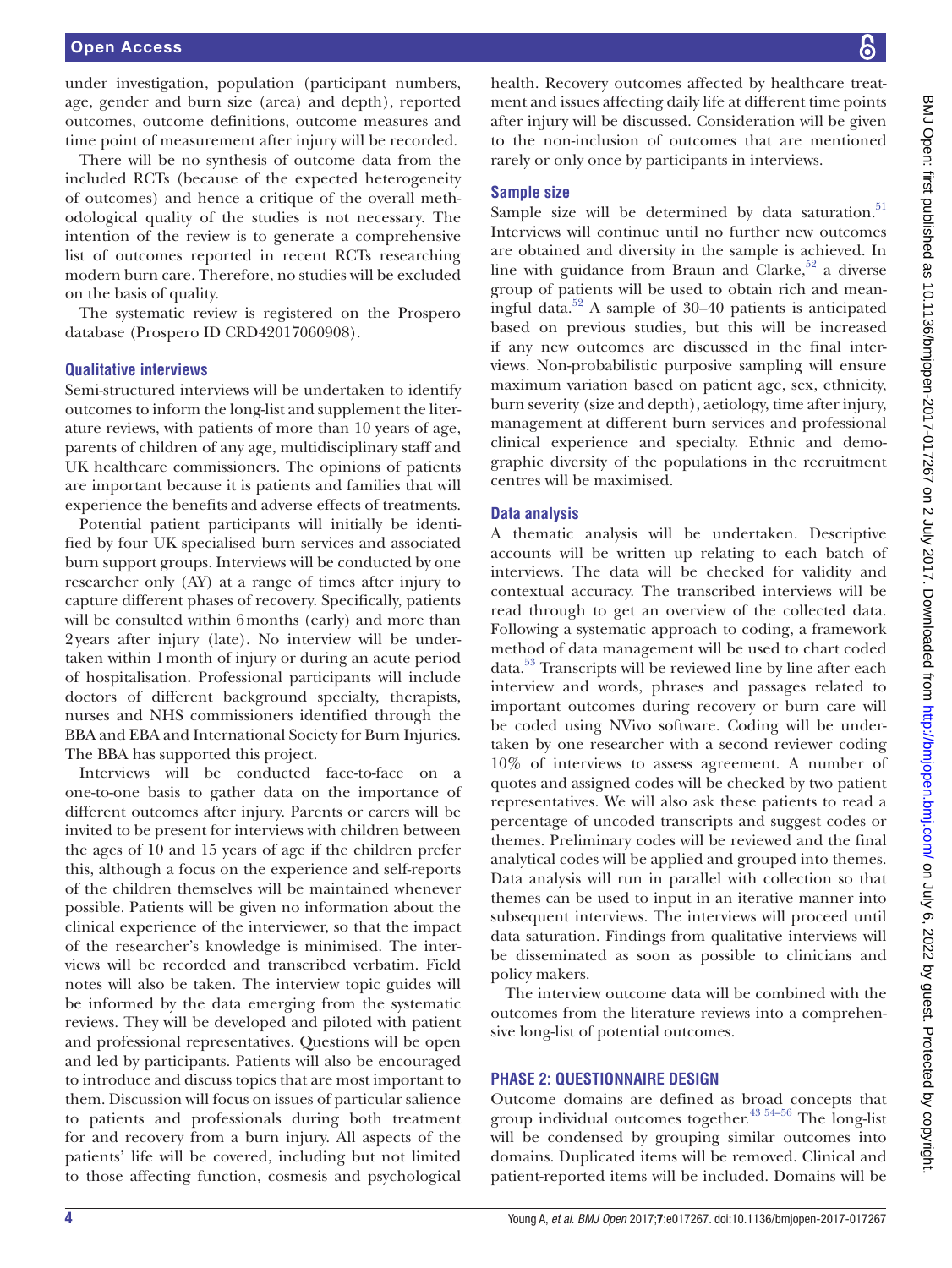identified independently by two researchers and a small number of patients in discussion with a third senior researcher if there are discrepancies. The shorter list of domains will be operationalised into questionnaire items; one domain will be one question. The same plain English version of the questionnaire with medical terminology in parentheses will be used for both stakeholder groups. $57$ The questionnaire will be designed with patient representatives to ensure understanding and acceptability and piloted with patients, parents and healthcare staff prior to use. Consideration will be given to randomising the question order as evidence suggests that this may impact on reported outcome importance.<sup>[58](#page-7-1)</sup>

## **Phase 3: Delphi survey**

A Delphi method is commonly chosen as a way to achieve consensus for COS.[59–61](#page-7-2) It is less expensive and overcomes some of the limitations found with decision-making processes in groups or committees. Performing an anonymous Delphi study by email may avoid dominance of certain persons in face-to-face group meetings and feedback is provided in a controlled manner.

Patients, parents and healthcare staff in this study will be asked to prioritise the outcome questions in terms of importance through a Delphi survey. Questionnaires will ask participants to rate outcome importance on a Likert scale ranging from 'not that important' (0) to 'critical' (9) for inclusion.<sup>62 63</sup> Participants will receive an email linking to the questionnaire embedded in the study website. If their preferred method of contact is written, a paper copy will be sent. The questionnaire will be used in three survey rounds. This will allow us to keep all outcomes in the first two rounds with feedback enclosed within the second round. We will only reduce the outcomes in the third and final questionnaire survey. Repeated reflection and scoring will also increase the likelihood of stakeholder convergence.[26](#page-6-23) The Delphi survey will be conducted with clinicians, nurses and therapists from UK burn services as well as through the BBA, EBA and International Burn Association. Patients and parents will be approached through four UK burn services and support groups. Patients (of more than 10 years of age) will be recruited early after injury (n=50) and at more than 2years after injury (n=100).

#### **Sample size**

There is no robust method for calculating the required sample size for a Delphi survey and assumptions are based on Core Outcome Measures in Effectiveness Trials (COMET) Initiative guidelines and previous studies.<sup>64 65</sup> The aim would be to recruit 150 patients along with 100 nurses and therapists and 100 clinicians and NHS personnel.

Consenting (assenting) participants will receive an email linking to the questionnaire which will be available online. After each round, results will be fed back to participants in a subsequent questionnaire to allow them

to reprioritise outcomes and consider the views of others. The feedback will show for each item that participant's previous score and score from their stakeholder group and other stakeholder groups presented as the median and IQR or as a histogram. The feedback is crucial to achieve consensus. The method of feedback is important and will be discussed with the patient and parent representatives prior to the Delphi survey. At the end of the first survey, participants will be allowed to add any additional outcomes that they feel are important. These will be added to round 2 if stated by more than one participant. All outcomes from round 1 will remain in round 2 to allow participants to reconsider all the outcomes with the feedback attached. Outcomes considered essential at the end of round 2 will be retained to round 3. Essential outcomes will be defined as: outcomes rated 7–9 by 50% or more of participants and 1–3 by less than 15% among either patients or professionals.<sup>63</sup> Outcomes not meeting this criteria will be discarded.

Participants will then re-score each outcome retained in round 3. Items taken forward to the consensus meetings will include those meeting the following criteria: outcomes rated 7–9 by 70% or more of participants and 1–3 by less than 15% among either stakeholder group.<sup>26</sup>

These criteria will ensure that items where there remains strong disagreement (one stakeholder group feels strongly that an item should be retained but the other group disagrees) will be retained for further discussion. In this way, items that are crucial to one stakeholder group will not be lost. The purpose of the Delphi is to reduce the number of potential outcomes; it is plausible that the above criteria applied at the end of rounds 2 and 3 may fail to discard many outcomes. Hence, we will apply stricter criteria at the end of round 2 and/or at the end of round 3 if over 67% of items reach the initial criteria for retaining items. Stricter criteria for retaining items at the end of round 2 will be: outcomes rated 8–9 by 50% or more of participants and 1–3 by less than 15% among either patients or professionals. Stricter criteria at the end of round 3 will be: outcomes rated 8–9 by 70% or more of participants and 1–3 by less than 15% among either stakeholder group.<sup>66</sup>

#### **Phase 4: consensus meetings**

Consensus meetings to finalise the COS will be held separately with patients/families and professionals (multidisciplinary clinicians, commissioners).<sup>63</sup> Currently, it is unknown whether it is preferable to have joint patient and professional consensus meetings to finalise COS. We have chosen to hold separate meetings to allow free discussion within the patient group without fear of professional views impacting on decision-making. We will explore with children and families how best to include patients of different ages and parents. Focus groups will be organised to discuss this in advance of the meetings. All participants who completed the Delphi survey will be invited to the consensus meeting, along with representatives from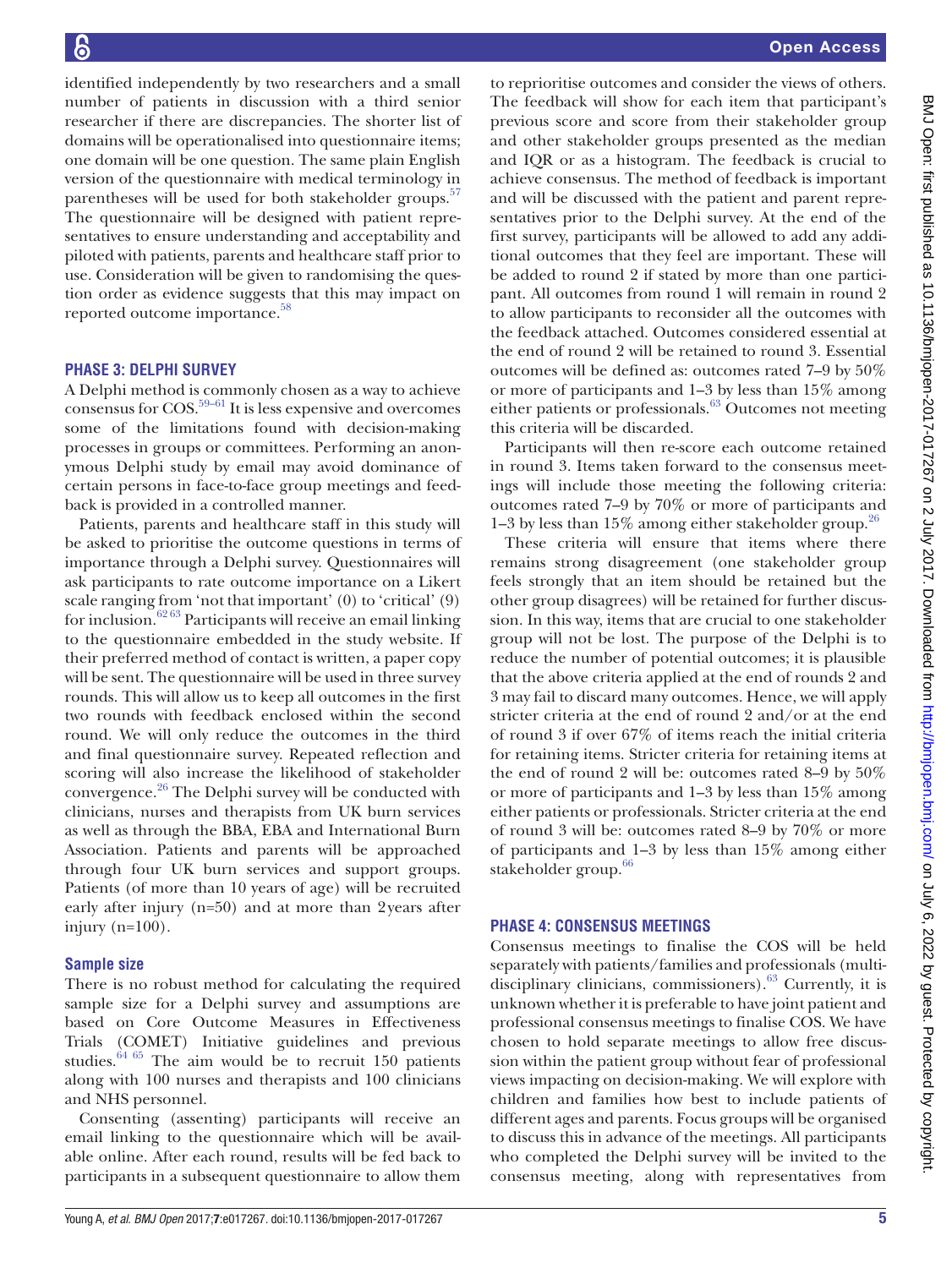patient groups and professional bodies. The aim will be to gather approximately 60 participants with an equal representation of patients and professionals attending separate meetings.<sup>63</sup>

The results of the Delphi survey will be presented at the consensus meetings. The retained outcomes from all the Delphi surveys will be presented to ensure a clear audit trail of decision-making is shown. Items retained after round 3 will be discussed in detail. Participants will be asked to rate each outcome as 'in', 'out' or 'unsure' for inclusion in the COS. Voting will be undertaken using electronic keypads to ensure anonymity. Feedback will be provided to participants in the form of descriptive statistics. Where a similar number of participants vote 'in' and 'out', issues will be explored by discussion to determine the nature of the polarised response. Voting will continue in iterative rounds until a two-thirds majority on 'in or out' is reached on all domains. The patient meeting will be held in advance of the meeting for professionals. Consideration will be given to presenting the patient decisions to the professionals. All items retained from the patient and professional meetings will be included in the final core set. $67$ 

#### **Ethics and dissemination**

Ethical approval has been granted by the South West— Frenchay Research Ethics Committee (ref 17/SW/0025 IRAS 221625). All participants involved will be asked for their consent before participation in the qualitative interviews and the Delphi survey, and the study will be conducted according to the Declaration of Helsinki.

This study aims to achieve a single COS for trial reporting relevant to patients and multidisciplinary professionals after cutaneous burn injury. $26$  A COS represents a minimum set of relevant outcomes that should be measured in a clinical trial for a particular condition. The intent is not to limit researchers but rather to provide them with a minimum list of outcomes to include in their trials along with others of their choosing. The burn COS will achieve this for burn care. This will improve the ability to undertake systematic reviews and develop a high-quality evidence base to improve clinical decision-making.

COS methodology is promoted and supported by the COMET initiative. $6465$  There is however no gold standard for achieving consensus or reporting COS.<sup>[68](#page-7-8)</sup> Every COS therefore brings learning with regard to methodology. A particular difficulty with achieving a COS for burn care is the multiplicity of outcomes, including the potential varying importance of outcomes with age of patient and time after injury. This study will attempt to achieve a COS reflecting both short-term and longer-term outcomes for patients of different ages facilitating broad applicability. If patient age is found to influence the relevance or importance of particular outcomes, consideration will be given to achieving a generic COS with age-related add-on modules.

One of the major challenges associated with the development of a COS is ensuring impact and uptake. Impact for COS in general has been reflected by the Standard Protocol Items: Recommendations for Interventional Trials statement which recommends the use of COS where they exist.<sup>6970</sup> The National Institute for Health and Care Excellence also encourages the use of COS where available during evidence scoping and synthesis. The National Institute for Health Research Health Technology Assessment funding body has recently added the following statement to its application form: 'Where established Core Outcomes exist they should be included among the list of outcomes unless there is good reason to do otherwise'.

The choice of stakeholders is important to effect impact. $63$  The COS will be developed with active participation of patients, professionals, journal editors, professional burn associations within the UK and further afield and representatives of NHS England. Professionals will be recruited from international settings. This will enable effective dissemination and ensure maximum impact. The chair of the Burn Injury Database has agreed to collaborate and to undertake work to include the final COS into the database. The COS has been registered with the COMET team who will also advise on maximising impact. Patient representatives will be fully involved throughout, undertaking the interviews and Delphi survey and advising on on-going project design.

Achieving COS in other healthcare areas has improved consistency of outcome reporting in trials. $4041$  It is anticipated that this COS will do the same for burn care research and thus improve the evidence base, clinical decision-making and outcomes for patients.

This article presents independent research funded by the National Institute for Health Research (NIHR). The views expressed are those of the authors and not necessarily those of the NHS, the NIHR or the Department of Health.

Contributors AEY wrote the paper and conceived the project with the support of Professor JB. Professor JB and Dr SB contributed knowledge of core outcome set development. Professor NR contributed knowledge on qualitative research. Professors JB and NR and Dr SB edited and critically revised the paper. All authors have read and approved the manuscript.

Funding This work was supported by an National Institute for Health Research Doctoral Research Fellowship DRF-2016-09-031. JB and SB are part funded by the Medical Research Council ConDuCT-II Hub (Collaboration and innovation for Difficult and Complex randomised controlled Trials In Invasive procedures—MR/ K025643/1).

Competing interests JB is an NIHR Senior Investigator. All other authors declare no competing interests.

Patient consent Detail has been removed from this case description/these case descriptions to ensure anonymity. The editors and reviewers have seen the detailed information available and are satisfied that the information backs up the case the authors are making.

Ethics approval South West Frenchay Research Ethics Committee (ref: 17/SW/0025 IRAS 221625).

Provenance and peer review Not commissioned; externally peer reviewed.

Open Access This is an Open Access article distributed in accordance with the terms of the Creative Commons Attribution (CC BY 4.0) license, which permits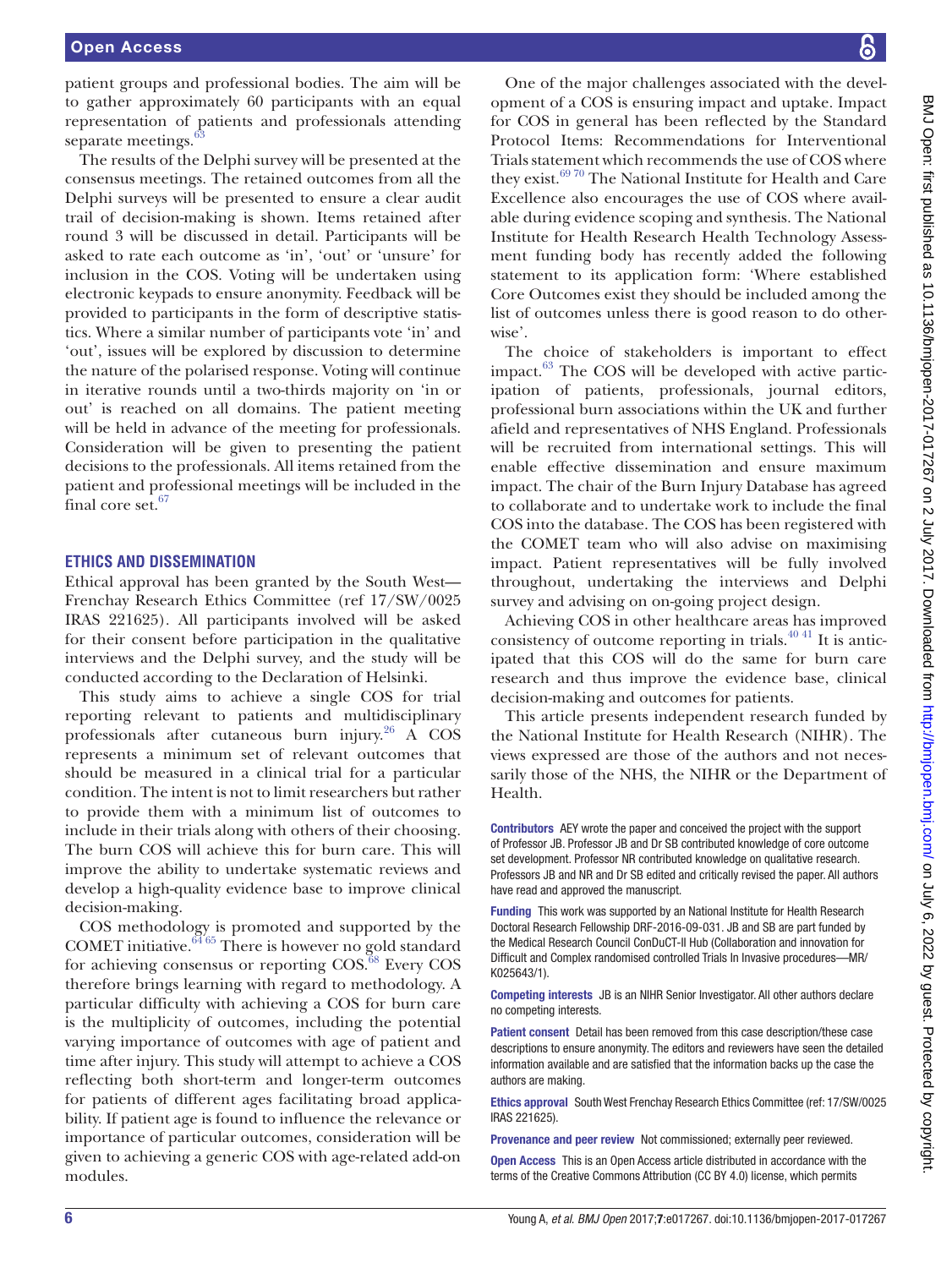others to distribute, remix, adapt and build upon this work, for commercial use, provided the original work is properly cited. See: [http://creativecommons.org/](http://creativecommons.org/licenses/by/4.0/) [licenses/by/4.0/](http://creativecommons.org/licenses/by/4.0/)

© Article author(s) (or their employer(s) unless otherwise stated in the text of the article) 2017. All rights reserved. No commercial use is permitted unless otherwise expressly granted.

#### **References**

- <span id="page-6-1"></span><span id="page-6-0"></span>1. [http://www.who.int/violence\\_injury\\_prevention/other\\_injury/burns/en/](http://www.who.int/violence_injury_prevention/other_injury/burns/en/) 2. Peck MD. Epidemiology of burns throughout the world. Part I:
- distribution and risk factors. *[Burns](http://dx.doi.org/10.1016/j.burns.2011.06.005)* 2011;37:1087–100.
- <span id="page-6-2"></span>3. Stylianou N, Buchan I, Dunn KW. A review of the International Burn Injury database (iBID) for England and Wales: descriptive analysis of burn injuries 2003-2011. *[BMJ Open](http://dx.doi.org/10.1136/bmjopen-2014-006184)* 2015;5:e006184.
- <span id="page-6-3"></span>4. England PH. *Reducing unintentional injuries in and around the home among children under five years*. London: Public Health England, 2014.
- <span id="page-6-4"></span>5. Öster C, Willebrand M, Ekselius L, *et al*. Burn-specific health 2 years to 7 years after burn injury. *[J Trauma Acute Care Surg](http://dx.doi.org/10.1097/TA.0b013e318283cca0)* 2013;74:1119–24.
- <span id="page-6-8"></span>6. Lawrence JW, Mason ST, Schomer K, *et al*. Epidemiology and impact of scarring after burn injury: a systematic review of the literature. *[J](http://dx.doi.org/10.1097/BCR.0b013e3182374452)  [Burn Care Res](http://dx.doi.org/10.1097/BCR.0b013e3182374452)* 2012;33:136–46.
- 7. Brusselaers N, Monstrey S, Vogelaers D, *et al*. Severe burn injury in Europe: a systematic review of the incidence, etiology, morbidity, and mortality. *[Crit Care](http://dx.doi.org/10.1186/cc9300)* 2010;14:R188.
- 8. Jackson PC, Hardwicke J, Bamford A, *et al*. Revised estimates of mortality from the Birmingham Burn Centre, 2001-2010: a continuing analysis over 65 years. *[Ann Surg](http://dx.doi.org/10.1097/SLA.0b013e31829160ca)* 2014;259:979–84.
- <span id="page-6-5"></span>9. Spies M, Herndon DN, Rosenblatt JI, *et al*. Prediction of mortality from catastrophic burns in children. *[Lancet](http://dx.doi.org/10.1016/S0140-6736(03)12824-3)* 2003;361:989–94.
- <span id="page-6-6"></span>10. Griffiths HR, Thornton KL, Clements CM, *et al*. The cost of a hot drink scald. *[Burns](http://dx.doi.org/10.1016/j.burns.2005.10.025)* 2006;32:372–4.
- <span id="page-6-11"></span>11. Hop MJ, Polinder S, van der Vlies CH, *et al*. Costs of burn care: a systematic review. *[Wound Repair Regen](http://dx.doi.org/10.1111/wrr.12189)* 2014;22:436–50.
- <span id="page-6-7"></span>12. van Baar ME, Essink-Bot ML, Oen IMMH, *et al*. Functional outcome after Burns: a review. *[Burns](http://dx.doi.org/10.1016/j.burns.2005.08.007)* 2006;32:1–9.
- 13. Leblebici B, Adam M, Bağiş S, *et al*. Quality of life after burn injury: the impact of joint contracture. *[J Burn Care Res](http://dx.doi.org/10.1097/01.BCR.0000245652.26648.36)* 2006;27:864–8.
- 14. van der Wal MB, Vloemans JF, Tuinebreijer WE, *et al*. Outcome after burns: an observational study on burn scar maturation and predictors for severe scarring. *[Wound Repair Regen](http://dx.doi.org/10.1111/j.1524-475X.2012.00820.x)* 2012;20:676–87.
- <span id="page-6-9"></span>15. van Loey NE, van Beeck EF, Faber BW, *et al*. Health-related quality of life after Burns: a prospective multicenter cohort study with 18 months follow-up. *J Trauma Acute Care Surg* 2012;72:513–20.
- 16. Laitakari E, Koljonen V, Pyörälä S, *et al*. The long-term health-related quality of life in children treated for Burns as infants 5-9 years earlier. *[Burns](http://dx.doi.org/10.1016/j.burns.2015.02.005)* 2015;41:1186–92.
- <span id="page-6-10"></span>17. Palmu R, Partonen T, Suominen K, *et al*. Return to work six months after burn: a prospective study at the Helsinki Burn Center. *[Burns](http://dx.doi.org/10.1016/j.burns.2015.06.010)* 2015;41:1152–60.
- 18. De Young AC, Kenardy JA, Cobham VE, *et al*. Prevalence, comorbidity and course of trauma reactions in young burn-injured children. *[J Child Psychol Psychiatry](http://dx.doi.org/10.1111/j.1469-7610.2011.02431.x)* 2012;53:56–63.
- 19. Dauber A, Osgood PF, Breslau AJ, *et al*. Chronic persistent pain after severe burns: a survey of 358 burn survivors. *[Pain Med](http://dx.doi.org/10.1046/j.1526-4637.2002.02004.x)* 2002;3:6–17.
- 20. Pellatt RA, Williams A, Wright H, *et al*. The cost of a major paediatric burn. *[Burns](http://dx.doi.org/10.1016/j.burns.2010.04.008)* 2010;36:1208–14.
- 21. Jeschke MG, Herndon DN. Burns in children: standard and new treatments. *[The Lancet](http://dx.doi.org/10.1016/S0140-6736(13)61093-4)* 2014;383:1168–78.
- <span id="page-6-12"></span>22. Falder S, Browne A, Edgar D, *et al*. Core outcomes for adult burn survivors: a clinical overview. *[Burns](http://dx.doi.org/10.1016/j.burns.2008.09.002)* 2009;35:618–41.
- 23. Whitaker IS, Worthington S, Jivan S, *et al*. The use of Biobrane by burn units in the United Kingdom: a national study. *[Burns](http://dx.doi.org/10.1016/j.burns.2006.11.017)* 2007;33:1015–20.
- <span id="page-6-13"></span>24. Wasiak J, Cleland H, Campbell F. Dressings for superficial and partial thickness burns. *The Cochrane Library* 2008.
- 25. Williamson P, Altman D, Blazeby J, *et al*. Driving up the quality and relevance of research through the use of agreed core outcomes. *[J](http://dx.doi.org/10.1258/jhsrp.2011.011131)  [Health Serv Res Policy](http://dx.doi.org/10.1258/jhsrp.2011.011131)* 2012;17:1–2.
- <span id="page-6-23"></span>26. Williamson PR, Altman DG, Blazeby JM, *et al*. Developing core outcome sets for clinical trials: issues to consider. *[Trials](http://dx.doi.org/10.1186/1745-6215-13-132)* 2012;13:132.
- 27. Kirkham JJ, Gargon E, Clarke M, *et al*. Can a core outcome set improve the quality of systematic reviews?--a survey of the coordinating editors of Cochrane Review Groups. *[Trials](http://dx.doi.org/10.1186/1745-6215-14-21)* 2013;14:21.
- 28. Hopkins J, Howes N, Chalmers K, *et al*. What are important outcomes of bariatric surgery? an in-depth analysis to inform the development of a core outcome set and a comparison between

the views of surgeons and other health professionals (the BARIACT study). *[The Lancet](http://dx.doi.org/10.1016/S0140-6736(15)60358-0)* 2015;385:S43.

- 29. Smyth RM, Kirkham JJ, Jacoby A, *et al*. Frequency and reasons for outcome reporting bias in clinical trials: interviews with trialists. *[BMJ](http://dx.doi.org/10.1136/bmj.c7153)* 2011;342:c7153.
- 30. Tovey D. Impact of Cochrane Reviews [editorial]. *The Cochrane Library* 2010 (7 July). [http://www.thecochranelibrary.com/details/](http://www.thecochranelibrary.com/details/editorial/756937/The-Impact-of-Cochrane-Reviews-by-Dr-David-Tovey.html) [editorial/756937/The-Impact-of-Cochrane-Reviews-by-Dr-David-](http://www.thecochranelibrary.com/details/editorial/756937/The-Impact-of-Cochrane-Reviews-by-Dr-David-Tovey.html)[Tovey.html](http://www.thecochranelibrary.com/details/editorial/756937/The-Impact-of-Cochrane-Reviews-by-Dr-David-Tovey.html) (accessed 2 April 2012).
- 31. Clare G, Suleman H, Bunce C, *et al*. Amniotic membrane transplantation for acute ocular burns. *[Cochrane Database Syst Rev](http://dx.doi.org/10.1002/14651858.CD009379.pub2)* 2012:CD009379.
- 32. Breederveld RS, Tuinebreijer WE. Recombinant human growth hormone for treating burns and donor sites. *[Cochrane Database Syst](http://dx.doi.org/10.1002/14651858.CD008990.pub3)  [Rev](http://dx.doi.org/10.1002/14651858.CD008990.pub3)* 2014:CD008990.
- 33. Dumville JC, Munson C, Christie J, *et al*. Negative pressure wound therapy for partial-thickness burns. *[Cochrane Database Syst Rev](http://dx.doi.org/10.1002/14651858.CD006215.pub4)* 2014:CD006215.
- 34. Barajas-Nava LA, López-Alcalde J, Roqué i Figuls M, *et al*. Antibiotic prophylaxis for preventing burn wound infection. *[Cochrane Database](http://dx.doi.org/10.1002/14651858.CD008738.pub2)  [Syst Rev](http://dx.doi.org/10.1002/14651858.CD008738.pub2)* 2013:CD008738.
- 35. Hoogewerf CJ, Van Baar ME, Hop MJ, *et al*. Topical treatment for facial burns. *[Cochrane Database Syst Rev](http://dx.doi.org/10.1002/14651858.CD008058.pub2)* 2013:CD008058.
- 36. Wasiak J, *et al*. Intravenous lidocaine for the treatment of background or procedural burn pain. *The Cochrane Library* 2014.
- 37. Tan HB, Danilla S, Murray A, *et al*. Immunonutrition as an adjuvant therapy for burns. *[Cochrane Database Syst Rev](http://dx.doi.org/10.1002/14651858.CD007174.pub2)* 2014:CD007174.
- 38. Masters B, Aarabi S, Sidhwa F, *et al*. High-carbohydrate, high-protein, low-fat versus low-carbohydrate, high-protein, high-fat enteral feeds for burns. *[Cochrane Database Syst Rev](http://dx.doi.org/10.1002/14651858.CD006122.pub3)* 2012;1:CD006122.
- <span id="page-6-14"></span>39. British Burn Association Outcome Measures for Adults and Paediatrics. [http://www.britishburnassociation.org/news/article/bba](http://www.britishburnassociation.org/news/article/bba-outcomes-document-now-available)[outcomes-document-now-available](http://www.britishburnassociation.org/news/article/bba-outcomes-document-now-available)
- <span id="page-6-15"></span>40. Kirkham JJ, Boers M, Tugwell P, *et al*. Outcome measures in rheumatoid arthritis randomised trials over the last 50 years. *[Trials](http://dx.doi.org/10.1186/1745-6215-14-324)* 2013;14:324.
- <span id="page-6-16"></span>41. Bautista-Molano W, Navarro-Compán V, Landewé RB, *et al*. How well are the ASAS/OMERACT Core Outcome Sets for Ankylosing Spondylitis implemented in randomized clinical trials? A systematic literature review. *[Clin Rheumatol](http://dx.doi.org/10.1007/s10067-014-2728-6)* 2014;33:1313–22.
- <span id="page-6-17"></span>42. Clarke M. Standardising outcomes for clinical trials and systematic reviews. *[Trials](http://dx.doi.org/10.1186/1745-6215-8-39)* 2007;8:39.
- <span id="page-6-22"></span>43. Gargon E, Gurung B, Medley N, *et al*. Choosing important health outcomes for comparative effectiveness research: a systematic review. *[PLoS One](http://dx.doi.org/10.1371/journal.pone.0099111)* 2014;9:e99111.
- 44. Higgins JP, Thompson SG, Deeks JJ, *et al*. Measuring inconsistency in meta-analyses. *[BMJ](http://dx.doi.org/10.1136/bmj.327.7414.557)* 2003;327:557–60.
- 45. Kirkham JJ, Gargon E, Clarke M, *et al*. Can a core outcome set improve the quality of systematic reviews?--a survey of the Coordinating Editors of Cochrane Review Groups. *[Trials](http://dx.doi.org/10.1186/1745-6215-14-21)* 2013;14:21.
- 46. Ioannidis JP, Greenland S, Hlatky MA, *et al*. Increasing value and reducing waste in research design, conduct, and analysis. *[Lancet](http://dx.doi.org/10.1016/S0140-6736(13)62227-8)* 2014;383:166–75.
- 47. Chalmers I, Bracken MB, Djulbegovic B, *et al*. How to increase value and reduce waste when research priorities are set. *[Lancet](http://dx.doi.org/10.1016/S0140-6736(13)62229-1)* 2014;383:156–65.
- <span id="page-6-18"></span>48. Griffiths C, Armstrong-James L, White P, *et al*. A systematic review of patient reported outcome measures (PROMs) used in child and adolescent burn research. *[Burns](http://dx.doi.org/10.1016/j.burns.2014.07.018)* 2015;41:212–24.
- 49. Griffiths C, Guest E, White P, *et al*. A systematic review of patientreported outcome measures used in adult burn research. *[J Burn](http://dx.doi.org/10.1097/BCR.0000000000000474)  [Care Res](http://dx.doi.org/10.1097/BCR.0000000000000474)* 2017;38:e521–e545.
- 50. Macefield RC, Jacobs M, Korfage IJ, *et al*. Developing core outcomes sets: methods for identifying and including patientreported outcomes (PROs). *[Trials](http://dx.doi.org/10.1186/1745-6215-15-49)* 2014;15:49.
- <span id="page-6-19"></span>51. Ando H, Cousins R, Young C. Achieving Saturation in Thematic Analysis: Development and Refinement of a Codebook. *[Comprehensive Psychology](http://dx.doi.org/10.2466/03.CP.3.4)* 2014;3:03.CP.3.4.
- <span id="page-6-20"></span>52. Clarke V, Braun V. Teaching thematic analysis: Overcoming challenges and developing strategies for effective learning. *The psychologist* 2013;26:120–3.
- <span id="page-6-21"></span>53. Gale. *BMC Medical Research Methodology* 2013;13:117 [http://www.](http://www.biomedcentral.com/1471-2288/13/117) [biomedcentral.com/1471-2288/13/117.](http://www.biomedcentral.com/1471-2288/13/117)
- 54. Page MJ, Huang H, Verhagen AP, *et al*. Identifying a core set of outcome domains to measure in clinical trials for shoulder disorders: a modified Delphi study. *[RMD Open](http://dx.doi.org/10.1136/rmdopen-2016-000380)* 2016;2:e000380.
- 55. Williamson PR, Altman DG, Blazeby JM, *et al*. Developing core outcome sets for clinical trials: issues to consider. *[Trials](http://dx.doi.org/10.1186/1745-6215-13-132)* 2012;13:132.